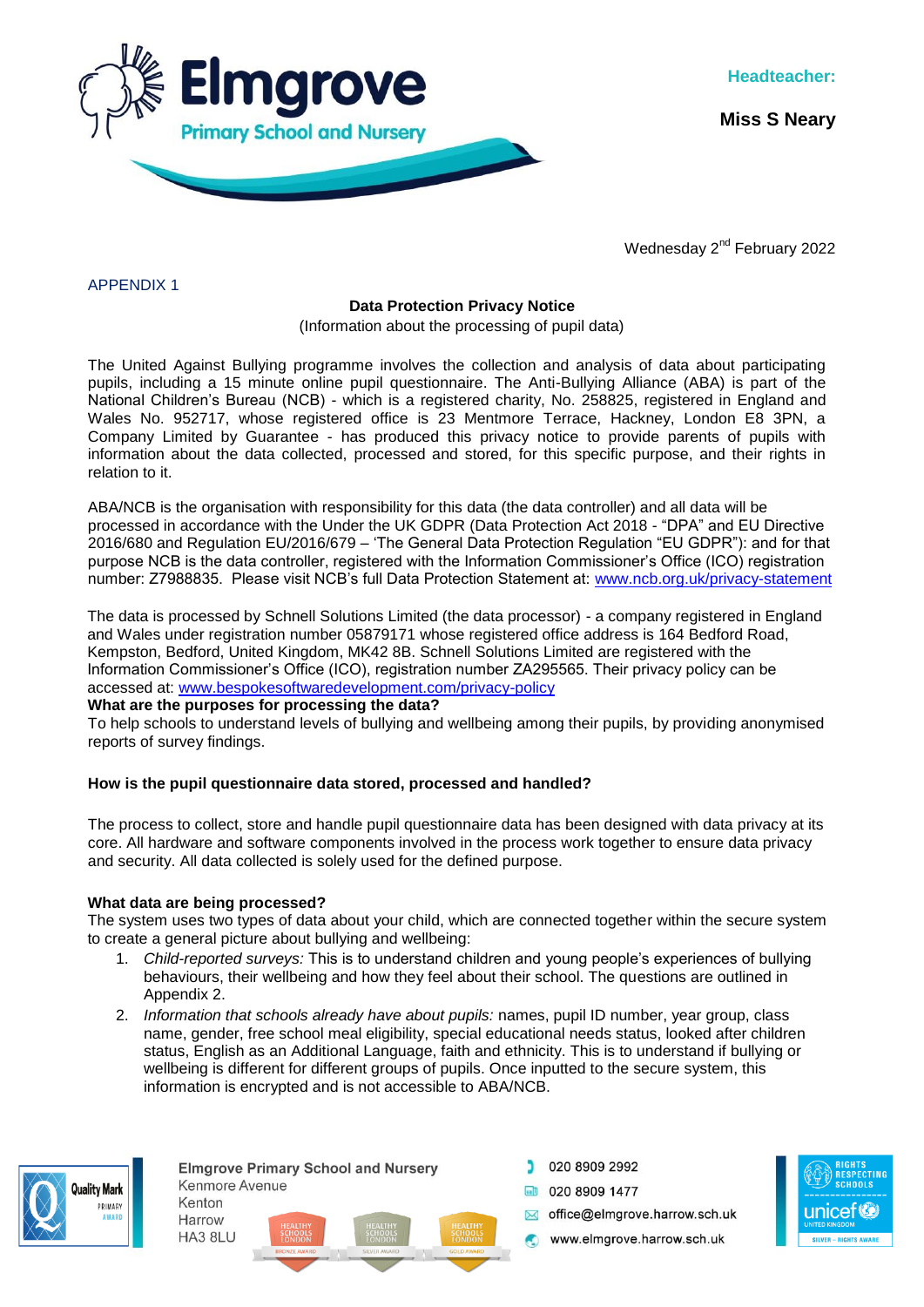To connect together the two types of data, an anonymised ID number is given to each pupil before they undertake the survey. The resulting survey results comprise an anonymised data set that does not include any pupil names.

All data analysis for the purposes stated above will be carried out using the anonymised data set. **How long will the data be processed?** 

- At the end of the programme, all data is permanently deleted by Schnell Solutions Limited and delivered to ABA/NCB in an anonymous format for statistical analysis.
- •
- All information related to this survey is securely deleted from ABA/NCB's system after 5 years or when a school requests for it to be deleted.
- •
- The anonymised data set will be kept for 5 years, after which it will be reviewed to determine whether it would be appropriate to delete it. Any analysis of the results will be kept indefinitely.

## **What allows the data to be processed lawfully?**

We are able to process the data on the basis of consent. Consent is being sought from you as parents and carers for your child to participate in the United Against Bullying programme. Pupil's consent is also sought before they undertake the survey.

#### **Who will have access to the data?**

Miss K Stanley with log-in details for the school's account on the system is responsible for uploading pupil data. Thereafter it is encrypted.

ABA/NCB and the school have access to the anonymised data set for purposes of analysis.

## **What rights do I as parent/carer and my child have?**

Under the UK GDPR, you and your child have certain rights that can be exercised at any time, including withdrawal of consent to participate in the United Against Bullying programme. Should you or your child make any such request this will be undertaken by the school and ABA/NCB accordingly.

#### **Who can I contact for further information?**

With regard to the right of access, if pupils or parents would like to more about the categories of data about them, or their child being processed, please contact the Anti-Bullying Alliance at [aba@ncb.org.uk.](mailto:aba@ncb.org.uk)